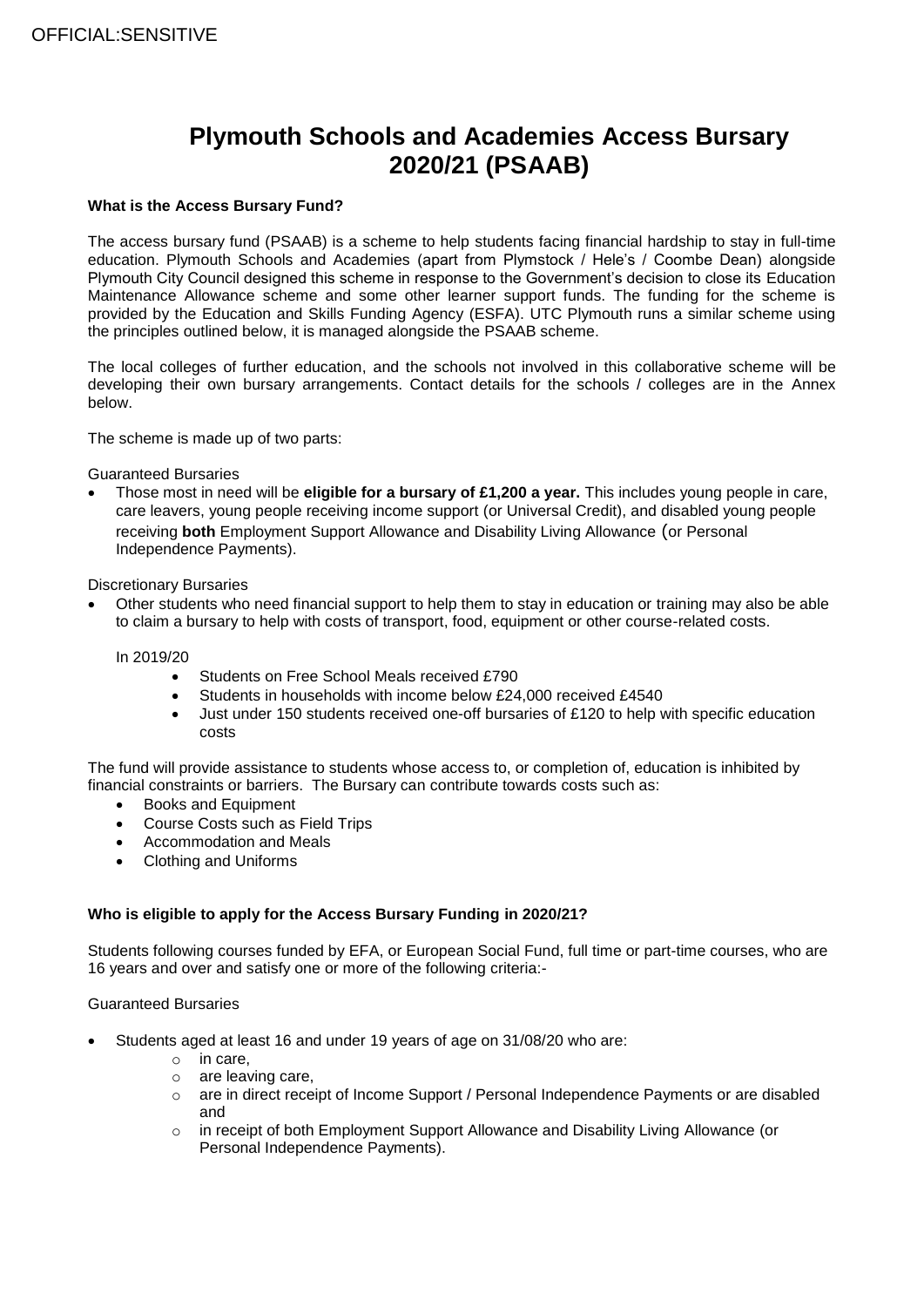### Discretionary Bursaries

- Students aged at least 16 and under 19 years of age on 31/08/20 who claim Free School Meals.
- Students outside of the above categories facing barriers to continuing in Post-16 education due to severe financial hardship. Awards for these students are dependent on available funding and will be considered after awards for students in the first two groups are confirmed.

### **Who is not eligible for the Access Bursary Funding?**

- Students under 16 years of age or over 19 years of age on 31/08/20.
- Students who do not meet the EFA residency qualifications

### **How will I apply / receive a Bursary?**

The PSAAB is a limited fund and the Schools / Academies in Plymouth will prioritise this funding against the categories below.

A simple application form will be available from the Head of Sixth-Form. This needs to completed and returned to your School.

All applications will then be considered and decisions on the level of support confirmed. Payments will be made to students monthly in arrears by BACS however continued payments will be subject to attendance, behaviour and standards of work.

### **Category One**

Students aged under 19 on 31/08/20 and who fall into one of the following categories:

- Are currently in care (as defined by social services)
- Are leaving or have recently left care
- Are in receipt of Income Support (or Universal Credit) in their own name
- Are disabled and in receipt of both Employment Support Allowance and Disability Living Allowance (or Personal Independence Payments).

Students in this category are guaranteed £1,200, subject to continued attendance, behaviour and standards of work.

### **Category Two**

Students aged under 19 on 31/08/20 and who claim Free School Meals – for YMCA students out of scope for Free School Meals this would be assessed on household income level.

Eligible students in this group will be eligible for a Bursary award; however the level will be subject to availability of funds.

#### **Category Three**

Once funds are committed to meet the applications within the above Categories, the scheme will consider applications from –

- Students in households with income levels below £28,000, or
- Students receiving Disability Living Allowance (or Personal Independence Payments) in their own name

Subject to availability of funds there may also be an emergency fund to support students facing severe financial hardship. Students in this group may get be awarded a contribution towards essential course costs if funds permit. However it may not be possible to consider awards in this category until after 31 December 2020.

**Local Authority Contact** John Bale [john.bale@plymouth.gov.uk](mailto:john.bale@plymouth.gov.uk) 01752 307328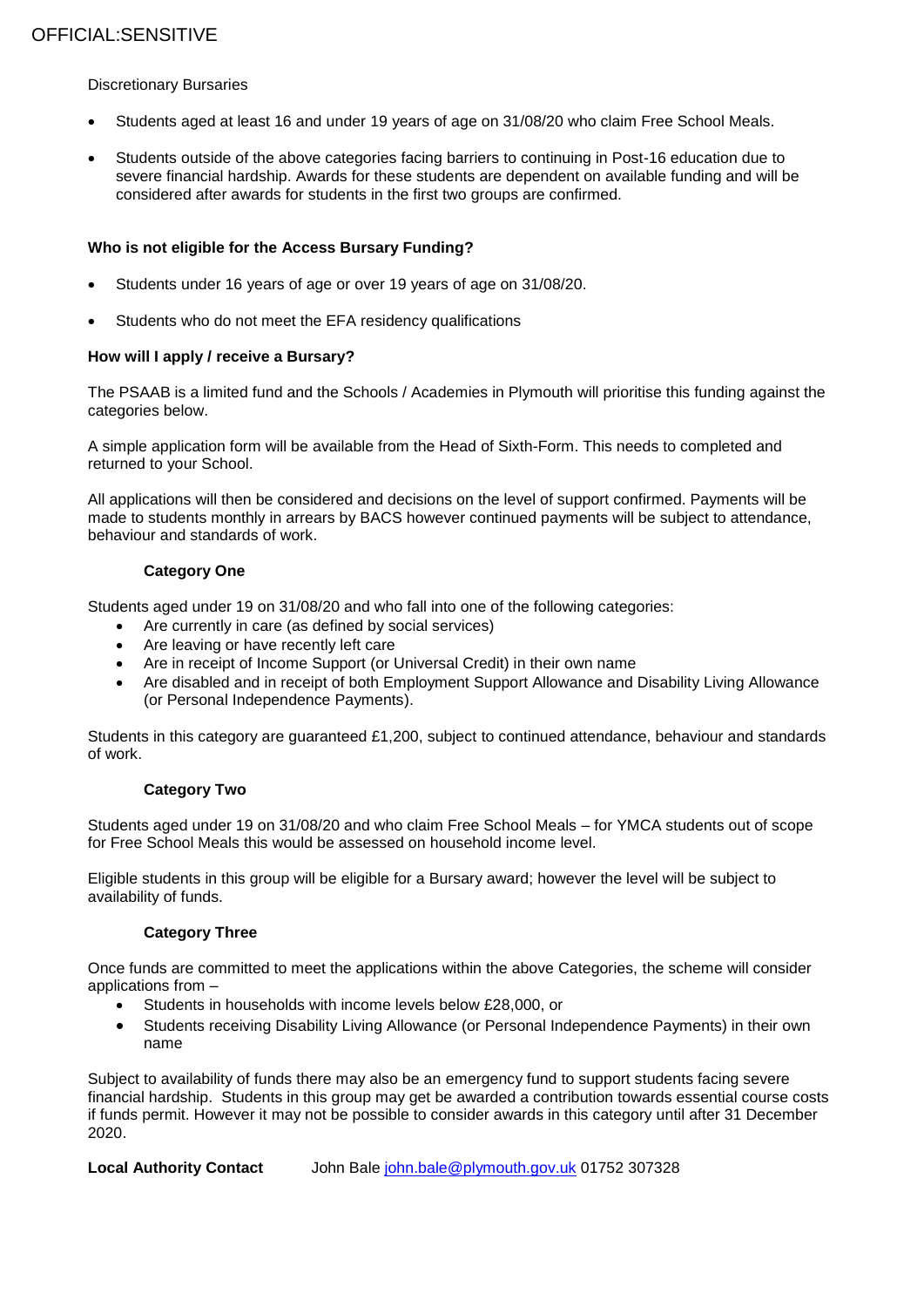# **Annex**

# **Contact Details for alternative bursary schemes in Plymouth**

**City College Plymouth**  <http://www.cityplym.ac.uk/>

# **Plymouth Art College**

[www.plymouthart.ac.uk](http://www.plymouthart.ac.uk/)

**Hele's School** <http://www.heles.plymouth.sch.uk/>

**Plymstock School** <http://www.plymstockschool.org.uk/>

**Coombe Dean School** <http://www.coombedean.co.uk/>